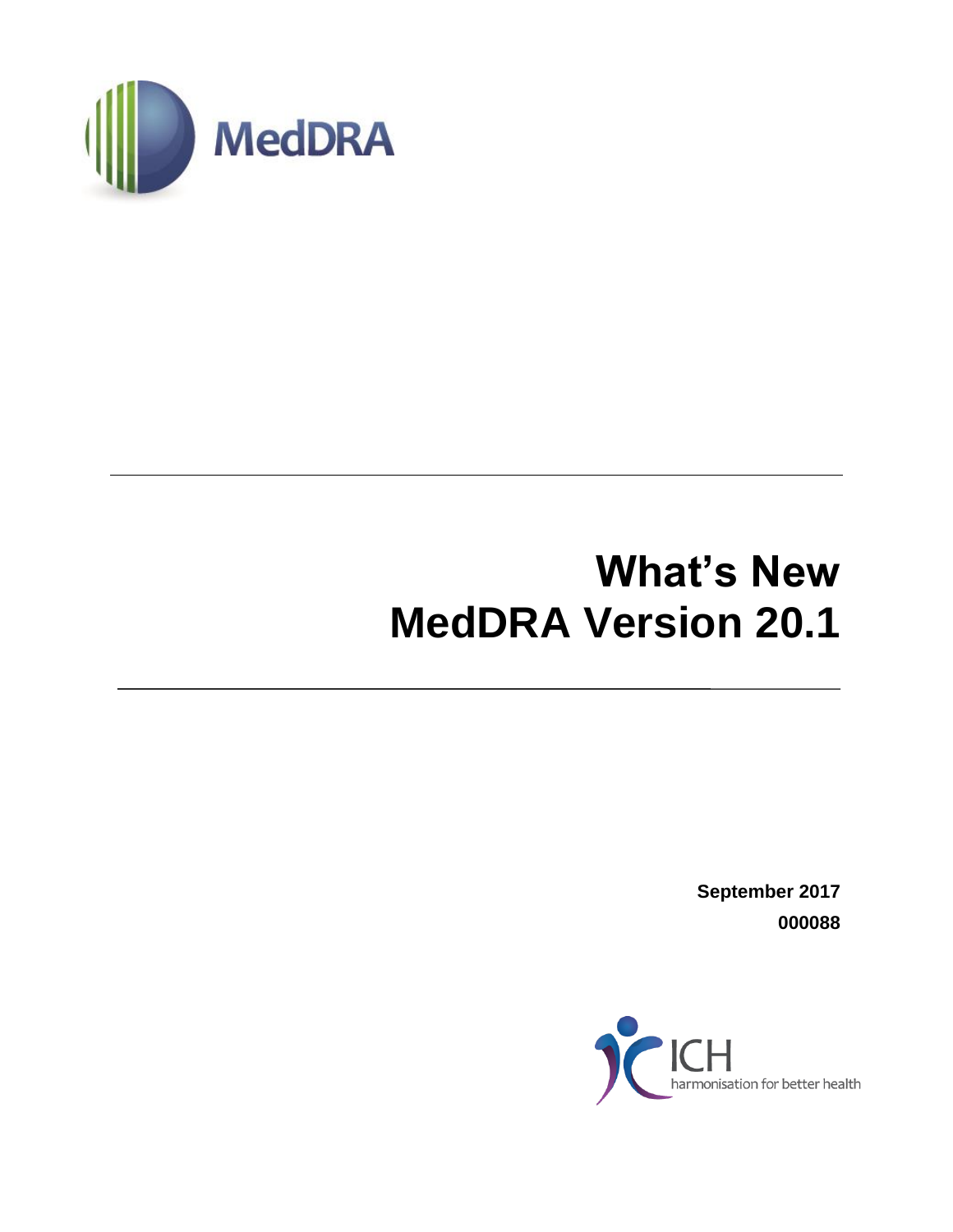## **ACKNOWLEDGEMENTS**

MedDRA® trademark is owned by IFPMA on behalf of ICH.

# **Disclaimer and Copyright Notice**

This document is protected by copyright and may be used, reproduced, incorporated into other works, adapted, modified, translated or distributed under a public license provided that ICH's copyright in the document is acknowledged at all times. In case of any adaption, modification or translation of the document, reasonable steps must be taken to clearly label, demarcate or otherwise identify that changes were made to or based on the original document. Any impression that the adaption, modification or translation of the original document is endorsed or sponsored by the ICH must be avoided.

The document is provided "as is" without warranty of any kind. In no event shall the ICH or the authors of the original document be liable for any claim, damages or other liability arising from the use of the document.

The above-mentioned permissions do not apply to content supplied by third parties. Therefore, for documents where the copyright vests in a third party, permission for reproduction must be obtained from this copyright holder.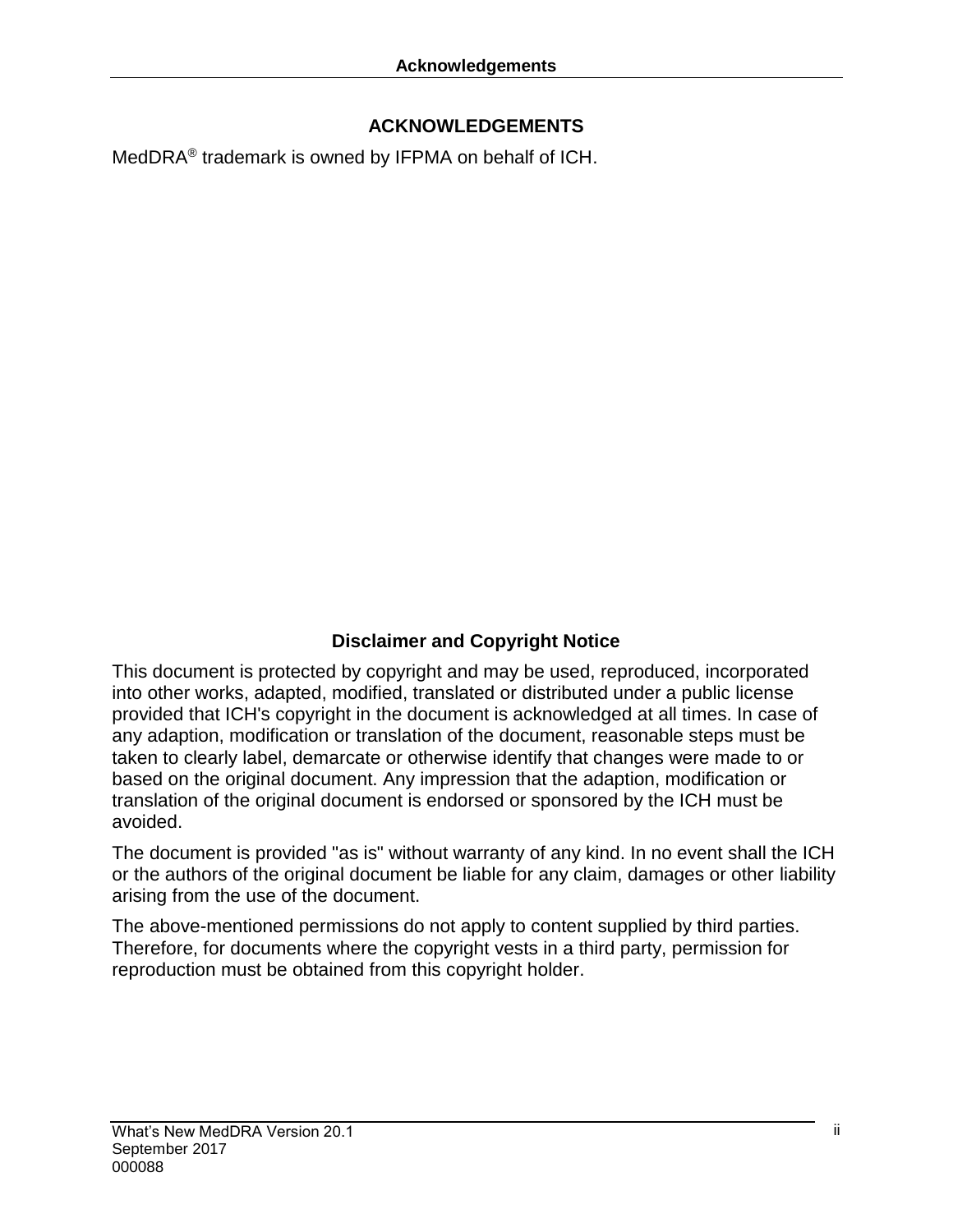# **Table of Contents**

| 1.           |     |                                                     |  |
|--------------|-----|-----------------------------------------------------|--|
| 2.           |     |                                                     |  |
|              |     |                                                     |  |
|              |     |                                                     |  |
|              | 221 |                                                     |  |
| 3.           |     |                                                     |  |
|              |     |                                                     |  |
|              |     |                                                     |  |
|              |     |                                                     |  |
|              |     |                                                     |  |
|              |     |                                                     |  |
| $\mathbf{A}$ |     |                                                     |  |
|              |     |                                                     |  |
|              |     | 4.2 SUMMARY OF IMPACT ON RECORDS IN MedDRA FILES 10 |  |
|              |     |                                                     |  |
|              |     |                                                     |  |
|              |     |                                                     |  |

## **LIST OF FIGURES**

# **LIST OF TABLES**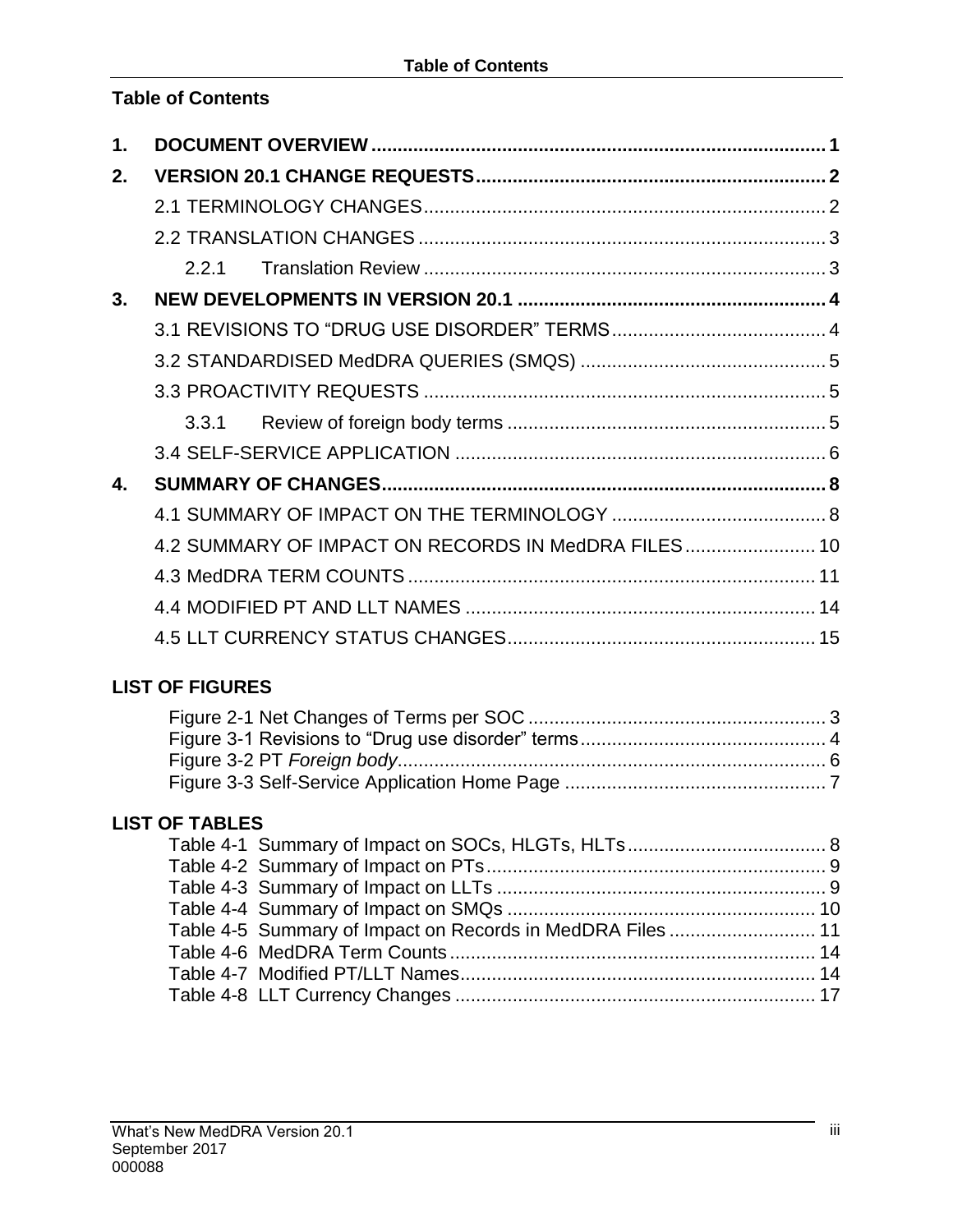# <span id="page-3-0"></span>**1. DOCUMENT OVERVIEW**

This *What's New* document contains information on the origins and types of changes made to the Medical Dictionary for Regulatory Activities (MedDRA) between Versions 20.0 and 20.1.

Section 2, Version 20.1 Change Requests, provides a summary of information on the number of change requests processed for the version.

Section 3, New Developments in Version 20.1, highlights changes in Version 20.1 related to change request submissions, new initiatives, information on Standardised MedDRA Queries (SMQs), and any recent updates to software tools provided by the MSSO.

Section 4, Summary of Changes, contains details on:

- Term history
- The impact of this version on the terminology (in tables)
- Impact on the records in MedDRA files
- MedDRA term and SMQ counts
- Modified Lowest Level Terms (LLT) and Preferred Term (PT) names
- All LLTs in MedDRA that had a currency status change.

All updated documentation associated with this version is located in the distribution file in Adobe® Portable Document Format (PDF) or, for some documents, Microsoft Excel. Please refer to the !!Readme.txt file for a complete listing.

The Maintenance and Support Services Organization (MSSO) Help Desk can be reached at International AT&T Toll Free at 1-877-258-8280 or [mssohelp@meddra.org.](mailto:mssohelp@meddra.org)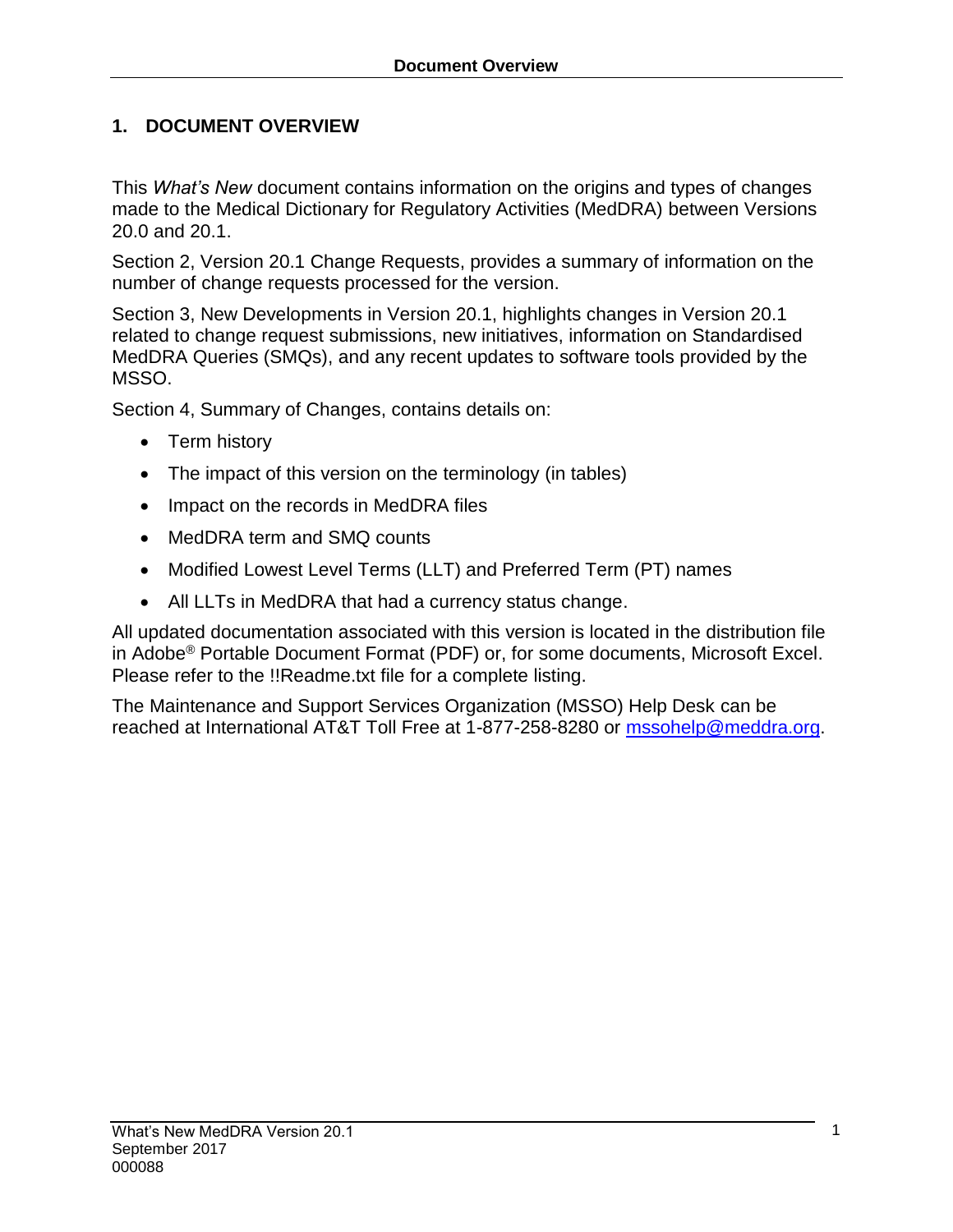# <span id="page-4-0"></span>**2. VERSION 20.1 CHANGE REQUESTS**

## <span id="page-4-1"></span>**2.1 TERMINOLOGY CHANGES**

Changes to MedDRA result from user change requests, from proactivity requests submitted by MedDRA users, and from internal change requests. Internal change requests result from MSSO maintenance activities and from special working group activities in which the MSSO participates.

MedDRA Version 20.1 is a simple change version which means that changes are made only at the PT and LLT levels of the MedDRA hierarchy.

Change requests involve both MedDRA updates and SMQ changes. There were a total of 1,764 change requests processed for this version; 1,476 change requests were approved and implemented, and 272 change requests were not approved. There are, in addition, 16 change requests suspended for further consideration and resolution beyond this version.

Information on specific changes (e.g., new terms added, LLT promotions, PT demotions, PT primary SOC changes, etc.) which occurred since the prior MedDRA release can be obtained via the Version Report included with each respective MedDRA download. In addition, users may wish to use the [MedDRA Version Analysis Tool](https://www.meddra.org/versioning) (MVAT) which is an online tool that compares any two MedDRA versions– including non-consecutive versions – to identify changes. The output of MVAT is similar to the Version Report. MVAT is provided free of charge to MedDRA users as part of their subscription.

Between MedDRA releases, the MSSO makes available [weekly supplemental update](http://www.meddra.org/downloads) files, which are approved changes that will be implemented for the next MedDRA version. The supplemental files may be helpful for users to identify changes that will be implemented in the next release.

An explanation of all changes considered (approved and not approved) for MedDRA Version 20.1 is accessible as a cumulative Detail Report included in the MedDRA English version download. Users may review all change requests considered by the MSSO from MedDRA Version 5.1 to the present in [WebCR.](https://mssotools.com/webcr/)

Figure 2-1 (shown below) summarizes all changes made per System Organ Class (SOC) and may be useful to gauge the impact of changes to a specific area of MedDRA. The data are derived from the difference in counts of primary and secondary PT/LLTs, HLTs, and HLGTs for Version 20.1 (shown in Table 4-6) and the corresponding information for Version 20.0. Additionally, term name changes and LLT currency status changes are included in Figure 2-1.

Please see Section 4 for a summary of the changes in MedDRA Version 20.1.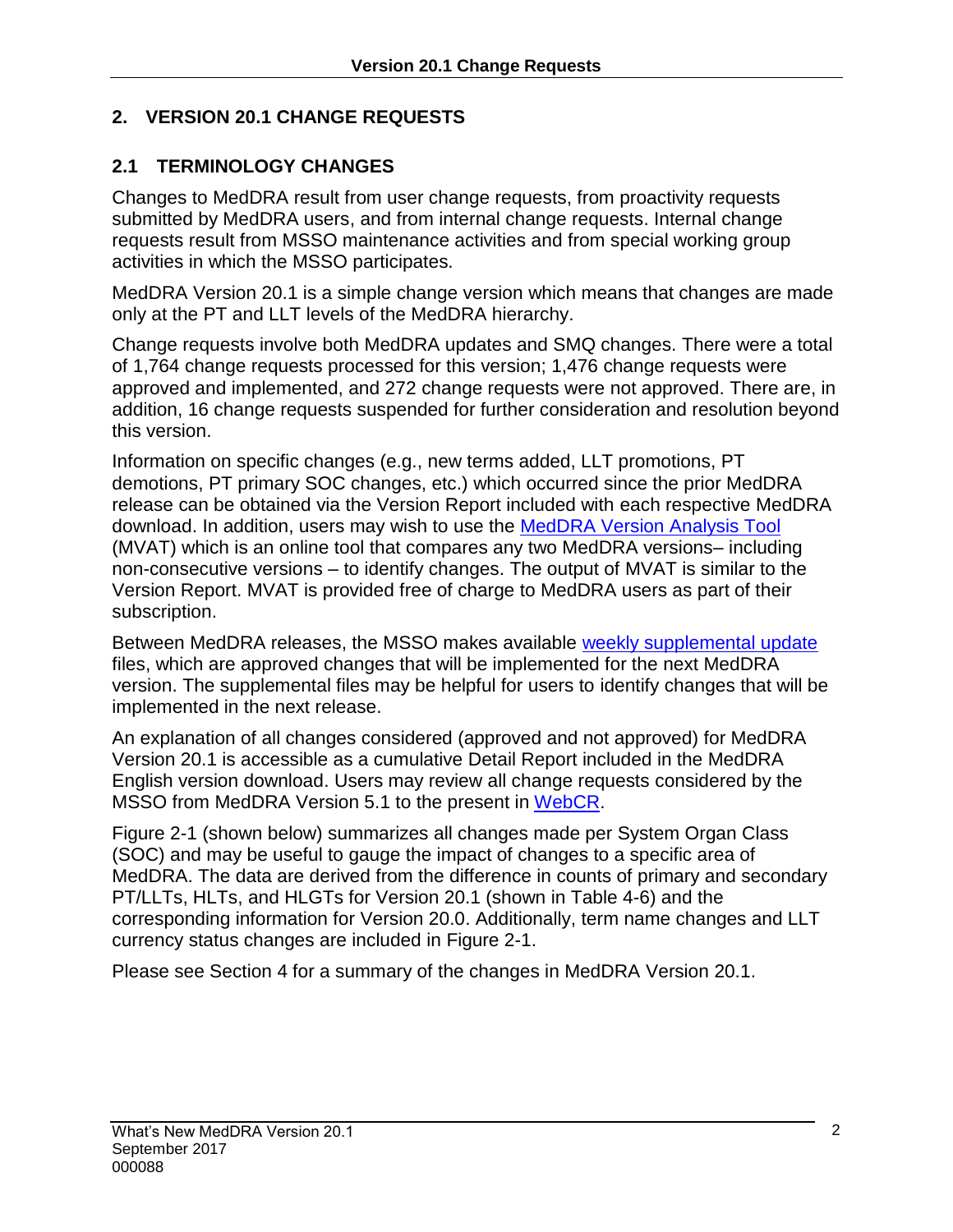

**Figure 2-1 Net Changes of Terms per SOC**

# <span id="page-5-2"></span><span id="page-5-0"></span>**2.2 TRANSLATION CHANGES**

## <span id="page-5-1"></span>**2.2.1 Translation Review**

As part of our regular quality process, the MSSO is conducting a review of terms translated from English into the supported MedDRA languages, except Japanese. This will be an ongoing effort that is expected to last until MedDRA Version 21.0 (March 2018) and will result in updates to term names in the respective translations of MedDRA. The list of terms updated will be available in the associated version reports included in the MedDRA download for each language. Please see the [Change Request](https://www.meddra.org/how-to-use/change-requests)  [section](https://www.meddra.org/how-to-use/change-requests) of the MedDRA website if you wish to request an improvement in the translation of a term or terms in any non-English or non-Japanese translation of MedDRA.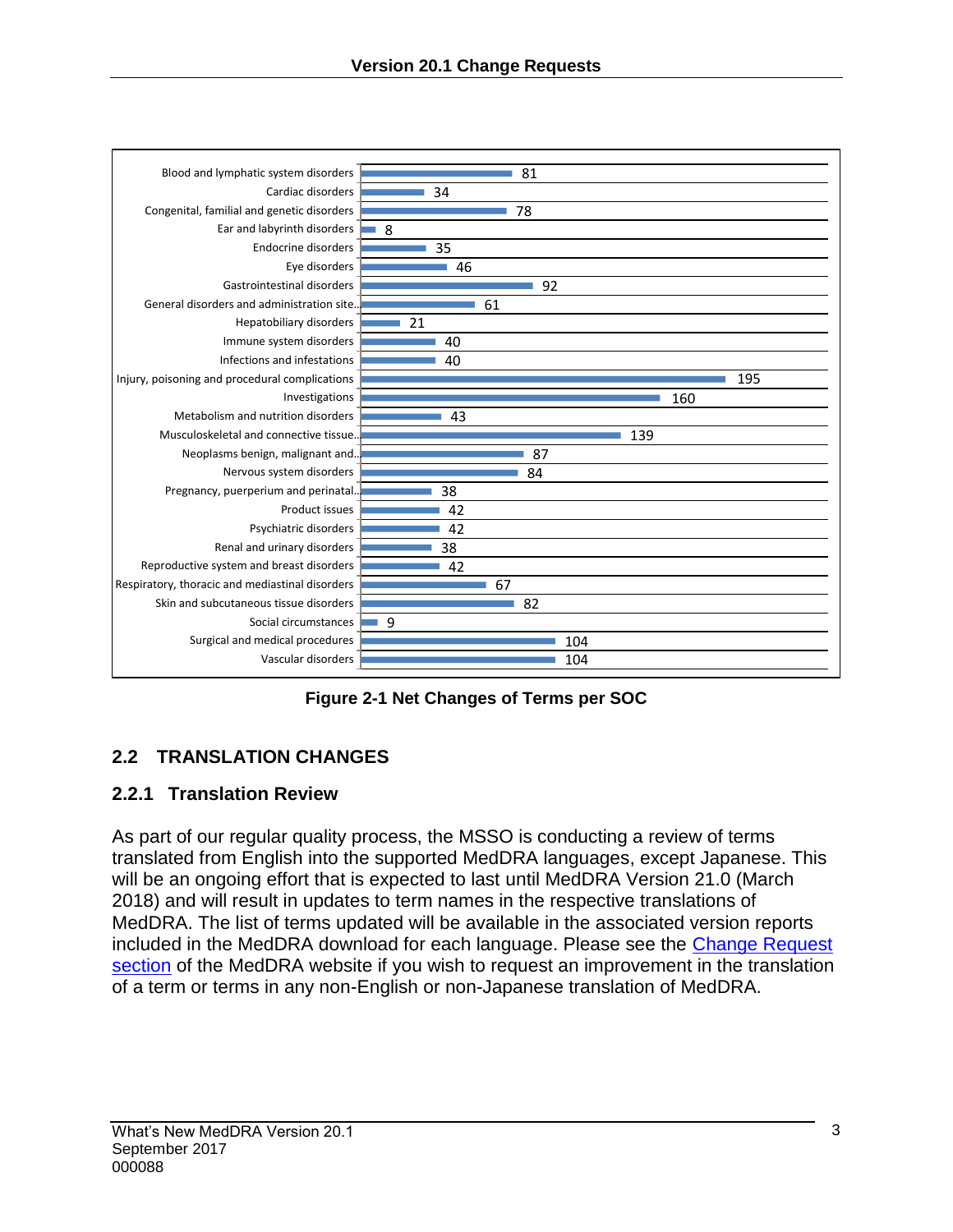## <span id="page-6-0"></span>**3. NEW DEVELOPMENTS IN VERSION 20.1**

## <span id="page-6-1"></span>**3.1 REVISIONS TO "DRUG USE DISORDER" TERMS**

In MedDRA Version 20.0, several drug/substance abuse and dependence PTs were demoted under new drug/substance use disorder PTs in accordance with the updated DSM-5 criteria which combine the categories of "abuse" and "dependence" in a single disorder. The MSSO has reconsidered these demotions based on feedback from users who note that from a pharmacovigilance perspective, abuse and dependence are distinct and important concepts that warrant separate representation at the PT level. Therefore LLT *Drug abuse* and LLT *Drug dependence* were promoted to PT level from under PT *Drug use disorder*. Similarly, LLT *Drug dependence, antepartum* and LLT *Drug dependence, postpartum* were promoted to PT level from under PT *Drug use disorder, antepartum* and PT *Drug use disorder, postpartum*, respectively. In addition, LLT *Substance abuse* and LLT *Substance dependence* were promoted to PT level from under PT *Substance use disorder*. The LLTs that were previously subordinate to these PTs in MedDRA Version 19.1 were moved under the newly promoted PTs. The figure below shows the concepts of abuse, dependence, and use disorder as separate PTs under HLT *Substance related and addictive disorders* in MedDRA Version 20.1.



<span id="page-6-2"></span>**Figure 3-1 Revisions to "Drug use disorder" terms**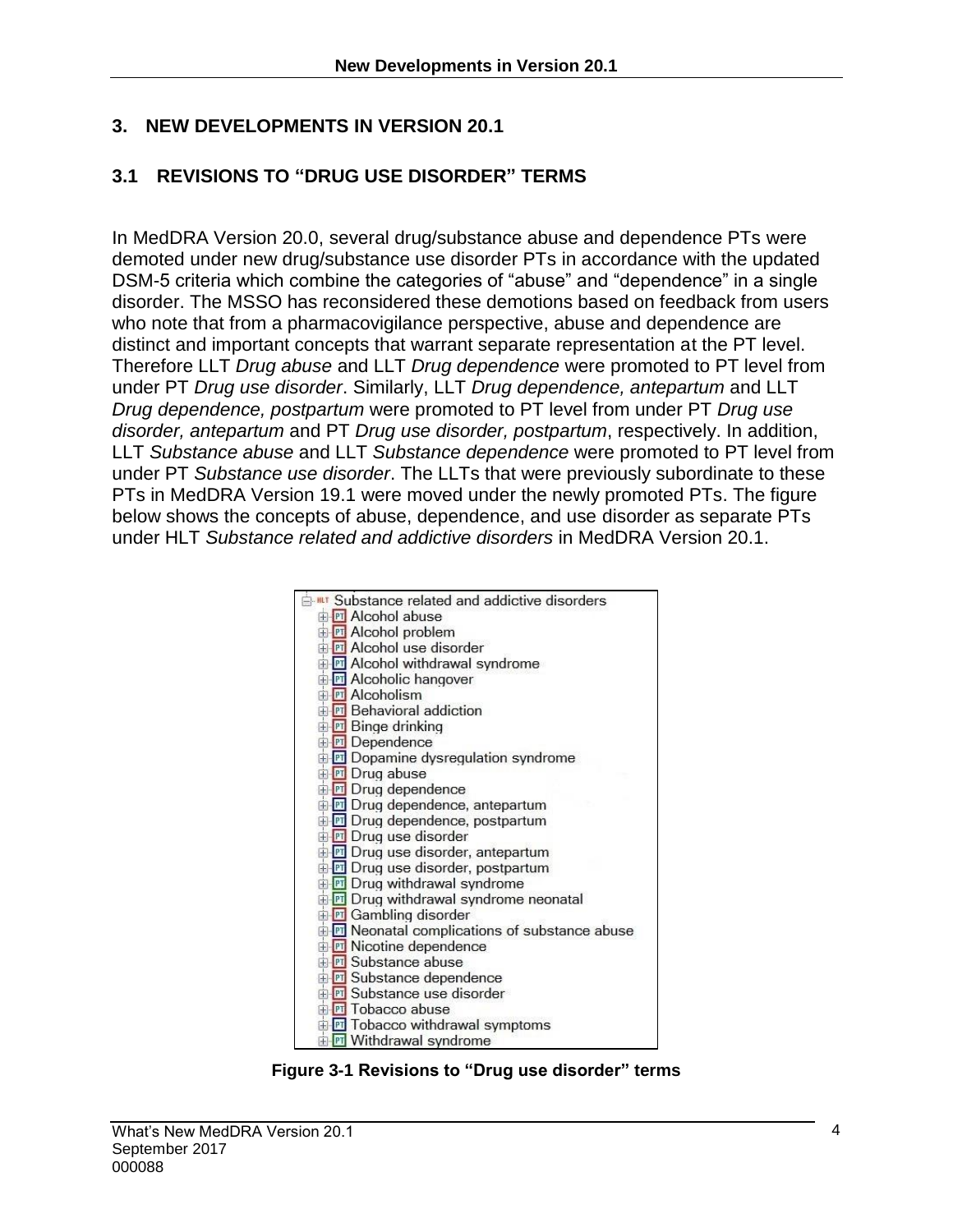## <span id="page-7-0"></span>**3.2 STANDARDISED MedDRA QUERIES (SMQs)**

New SMQ *Infective pneumonia* was added in MedDRA Version 20.1. There are now 102 level 1 SMQs in production as of this version. Additionally, there were 297 approved changes to existing SMQs. To view changes to existing SMQs, please review the MedDRA Version 20.1 Version Report.

Please see the MedDRA Version 20.1 SMQ Introductory Guide for detailed information on the new SMQ *Infective pneumonia*.

## <span id="page-7-1"></span>**3.3 PROACTIVITY REQUESTS**

The proactive maintenance process allows MedDRA users to propose general changes to MedDRA outside of the established change request process. These proactivity requests may address inconsistencies, make corrections, or suggest improvements. During the Version 20.1 change request processing period, the MSSO evaluated three proactivity proposals submitted by MedDRA users. Of the three proposals, one was implemented and two were not approved. See below for details on the implemented request. The MSSO publishes and updates a list of all proposals received and their status on the [Change Request](http://www.meddra.org/how-to-use/change-requests) section of the MedDRA website.

The MSSO is interested in learning about any ideas that users may have about "proactive" improvements to MedDRA. Please email your ideas for "proactive" MedDRA improvements to the MSSO Help Desk. Be as specific as possible in describing your suggestion(s), and include a justification which explains why you think your proposal should be implemented.

## <span id="page-7-2"></span>**3.3.1 Review of foreign body terms**

A MedDRA user requested that the MSSO consider reviewing the placement of "foreign body" LLTs under PT *Foreign body* because there were a number of site-specific LLTs mapped to HLT *Non-site specific injuries NEC* such as LLT *Foreign body in nose* that were not optimally placed*.*

After performing a review, several modifications were made to accommodate this request. A total of 6 new PTs have been added for MedDRA Version 20.1 and one LLT has been promoted to the PT level with HLT links to the appropriate site of specificity. The PTs are as follows:

- PT *Foreign body in gastrointestinal tract*
- PT *Foreign body in reproductive tract*
- PT *Foreign body in respiratory tract*
- PT *Foreign body in urogenital tract*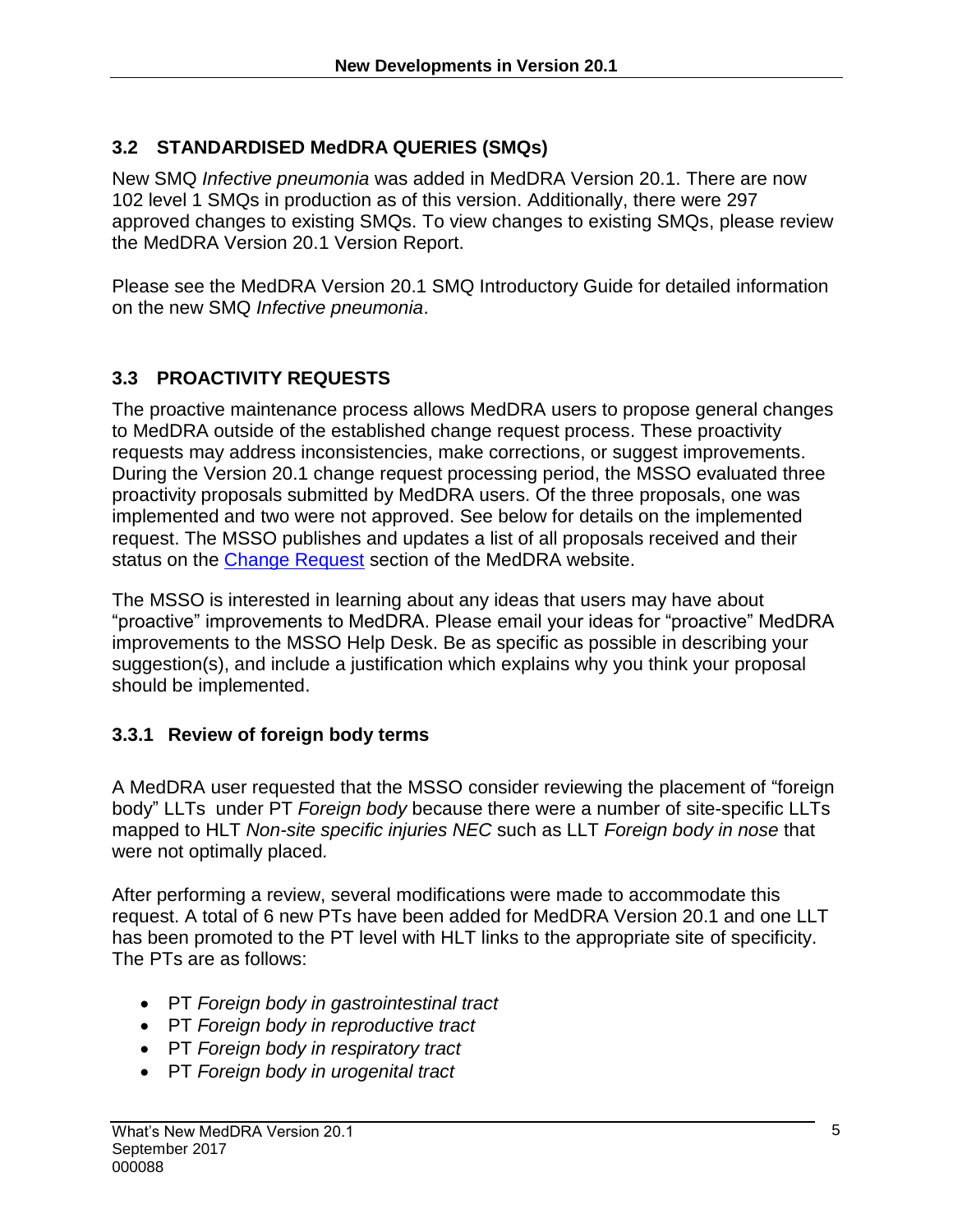- PT *Foreign body in ear\**
- PT *Musculoskeletal foreign body*
- PT *Soft tissue foreign body*

#### **\*Promoted LLT**

LLTs have been moved from PT *Foreign body* to more specific PTs accordingly. See the figure below for how PT *Foreign body* and underlying LLTs will appear in MedDRA Version 20.1.

| ∏⊟ <mark>ख</mark> Foreign body                                                                     |  |
|----------------------------------------------------------------------------------------------------|--|
| Acute reaction to foreign substance accidentally left during a procedure, not elsewhere classified |  |
| — <u>ur</u> Foreign body                                                                           |  |
| Foreign body accidentally left during a procedure, not elsewhere classified                        |  |
| Foreign body in posterior wall                                                                     |  |
| -ur Foreign body trauma                                                                            |  |
| Late effect of foreign body in orifice                                                             |  |
|                                                                                                    |  |

**Figure 3-2 PT** *Foreign body*

# <span id="page-8-1"></span><span id="page-8-0"></span>**3.4 SELF-SERVICE APPLICATION**

The MSSO has developed a new web-based tool called the "Self-Service Application" to provide support for frequently asked Help Desk questions. The Self-Service Application can be accessed at the following URL: [https://apps.meddra.org/selfservice/.](https://apps.meddra.org/selfservice/) See the figure below which shows the Self-Service Application home page.

The functions for the new tool focus on providing support for frequently asked Help Desk questions and include the following functions:

- Primary Point of Contacts can retrieve their organization's MedDRA password and unzip passwords for MedDRA release files
- Retrieve your organization's MedDRA ID and the email address for your organization's Primary Point of Contact
- Check the MedDRA subscription status of business partners
- Print or save to PDF training certificates for face-to-face classes attended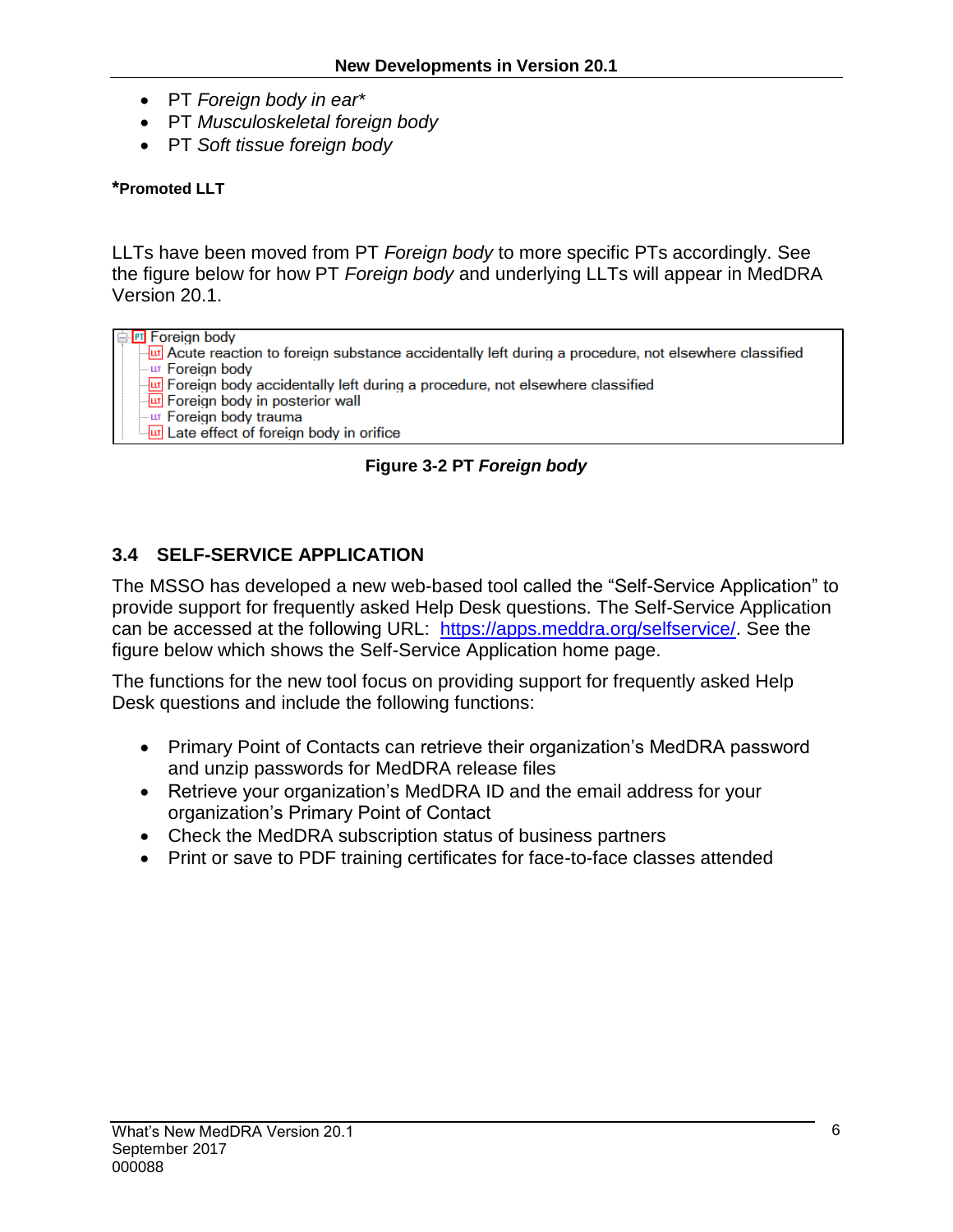| <b>MedDRA</b> Self-Service Application<br>Medical Dictionary for Regulatory Activities                                                                                              |                                                                                                                                               |
|-------------------------------------------------------------------------------------------------------------------------------------------------------------------------------------|-----------------------------------------------------------------------------------------------------------------------------------------------|
| <b>Message from MedDRA</b><br>Welcome to the MedDRA Self-Service web site.<br>If the desired information cannot be found, please contact the MSSO Help Desk.<br>mssohelp@meddra.org | <b>Self-Service Application Home</b><br><b>Retrieve MedDRA ID</b><br><b>Retrieve MedDRA Password</b><br><b>Retrieve MedDRA Unzip Password</b> |
| +1 877.258.8280.8                                                                                                                                                                   | <b>Check Organization Status</b><br><b>Retrieve Primary Point of Contact (POC)</b><br><b>Generate Certificate for Training Attended</b>       |

**Figure 3-3 Self-Service Application Home Page**

<span id="page-9-0"></span>Instead of providing password and account information via email, the MSSO plans to refer users to the Self-Service Application to obtain this information. A short videocast has been developed to explain how to use this tool which can be found in the Training Materials section of the MedDRA website under "Tools" [https://www.meddra.org/training-materials.](https://www.meddra.org/training-materials)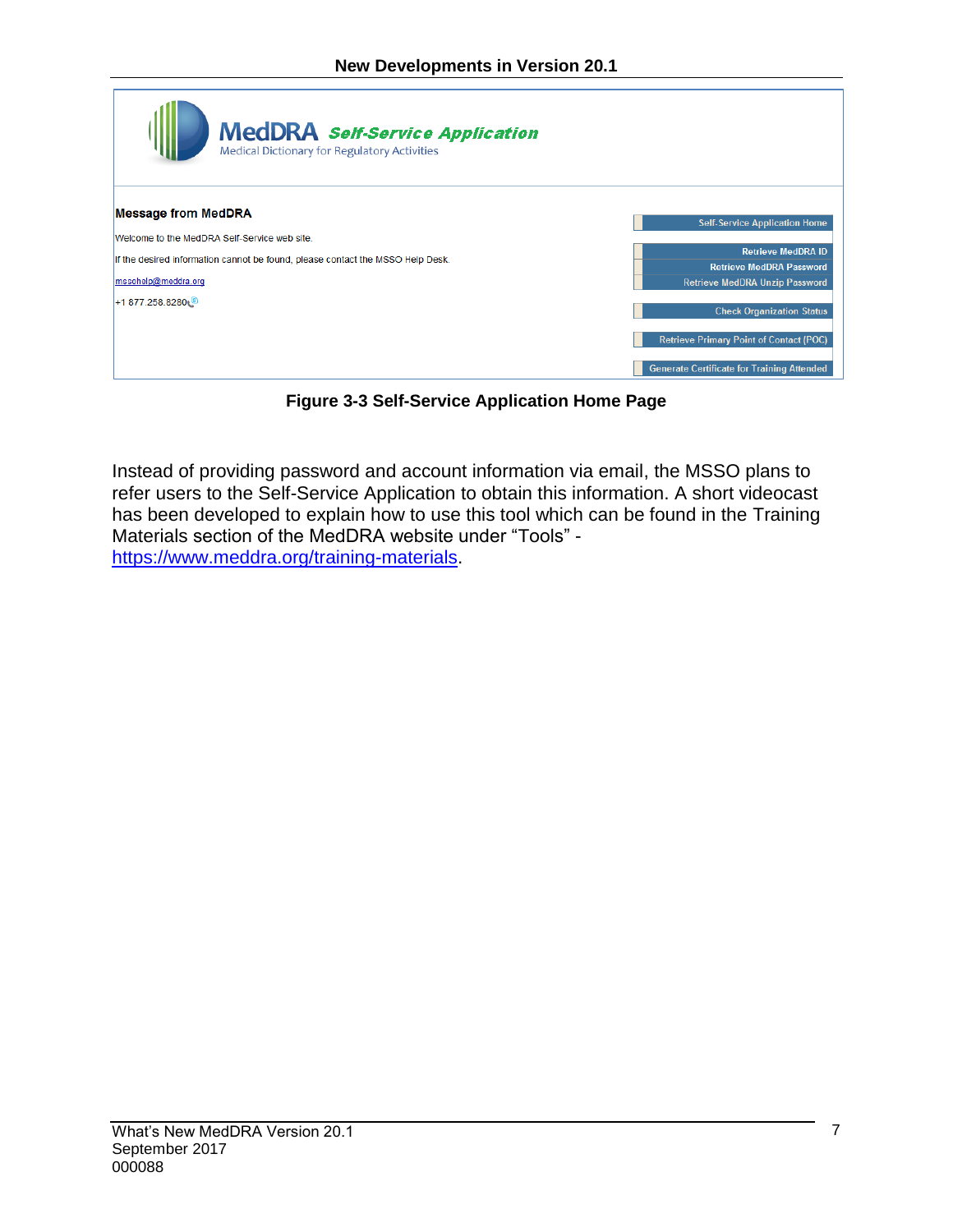# <span id="page-10-0"></span>**4. SUMMARY OF CHANGES**

#### <span id="page-10-1"></span>**4.1 SUMMARY OF IMPACT ON THE TERMINOLOGY**

The tables below (Table*s* 4-1 through 4-5) summarize the impact on MedDRA in Version 20.1. These tables are intended only as a reference. For detailed information on the changes to Version 20.1, please see the MedDRA Version Report included within the MedDRA download.

| Level       | <b>Change Request Action</b> | <b>Net Change</b> | v20.0    | V <sub>20.1</sub> |
|-------------|------------------------------|-------------------|----------|-------------------|
| <b>SOC</b>  | <b>Total SOCs</b>            | 0                 | 27       | 27                |
|             | <b>New HLGTs</b>             | $\Omega$          | $\Omega$ | 0                 |
| <b>HLGT</b> | Merged HLGTs                 | 0                 | $\Omega$ | 0                 |
|             | Total HLGTs <sup>1</sup>     | $\Omega$          | 337      | 337               |
|             | <b>New HLTs</b>              | 0                 | 0        | 0                 |
| <b>HLT</b>  | Merged HLTs                  | O                 | 0        | O                 |
|             | Total HLTs <sup>1</sup>      | O                 | 1,738    | 1,738             |

|  | SOC, HLGT, HLT Changes |
|--|------------------------|
|  |                        |

**Table 4-1 Summary of Impact on SOCs, HLGTs, HLTs**

<span id="page-10-2"></span>MedDRA v20.1 is a simple change version which means changes are only made at the PT and LLT levels of the MedDRA hierarchy; hence there are no changes in the number of HLTs and HLGTs.

<sup>1</sup> Total net change of HLGTs or HLTs equals the number of new HLGTs or HLTs minus the number of respective merged HLGTs or HLTs.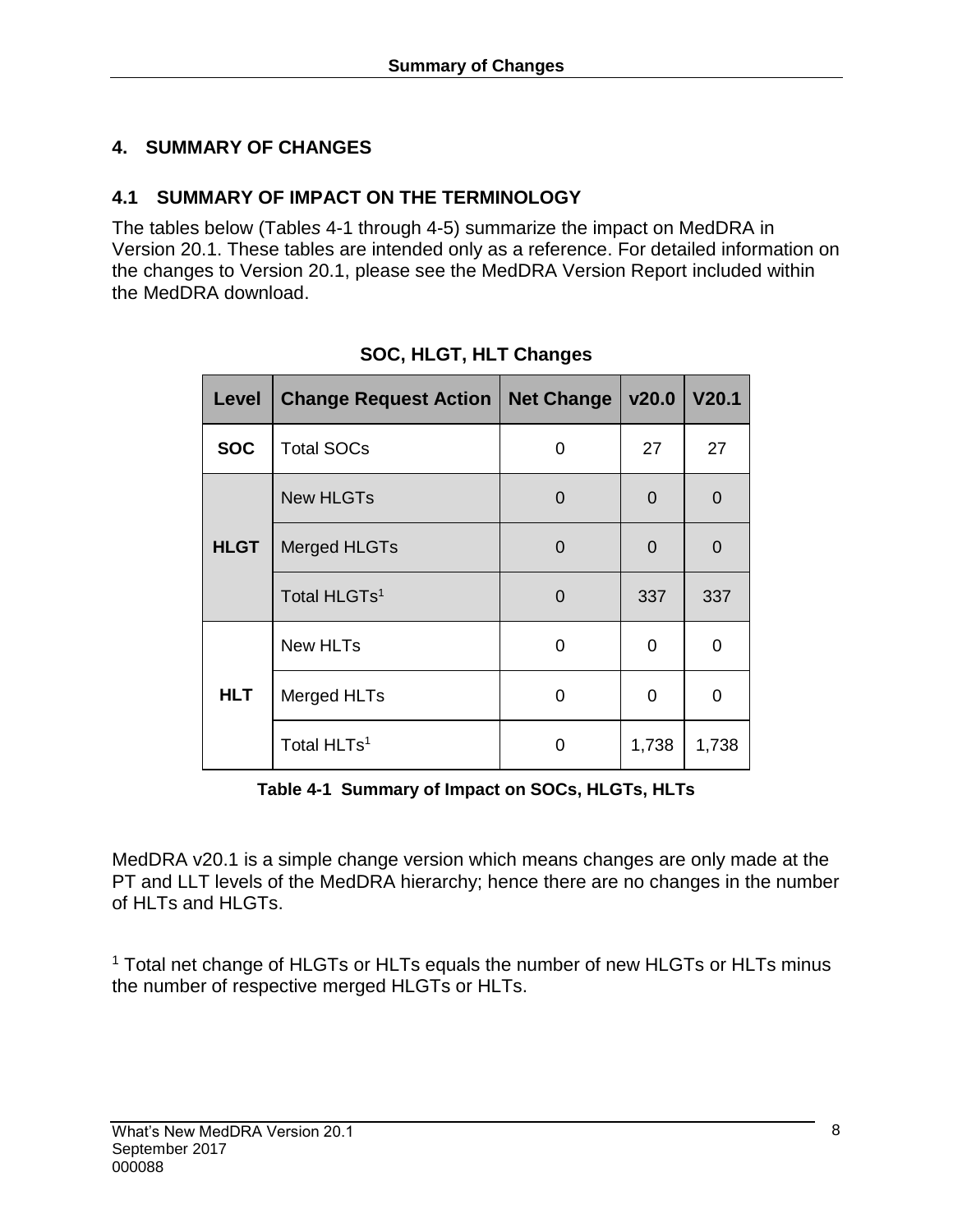| Level     | <b>Change Request Action</b> | v20.0  | V20.1  |
|-----------|------------------------------|--------|--------|
|           | <b>New PTs</b>               | 324    | 288    |
|           | <b>Promoted LLTs</b>         | 24     | 24     |
| <b>PT</b> | <b>Demoted PTs</b>           | 59     | 37     |
|           | Net Change <sup>1</sup>      | 289    | 275    |
|           | <b>Total PTs</b>             | 22,499 | 22,774 |

# **PT Changes**

#### **Table 4-2 Summary of Impact on PTs**

<span id="page-11-0"></span><sup>1</sup>Net change of PTs equals the number of new PTs plus the number of promoted LLTs minus the number of demoted PTs.

## **LLT Changes**

| Level      | <b>Change Request Action</b> | <b>Net Change</b> | v20.0  | V20.1  |
|------------|------------------------------|-------------------|--------|--------|
| <b>LLT</b> | <b>Current Terms</b>         | 762               | 67,995 | 68,757 |
| <b>LLT</b> | <b>Non-current Terms</b>     | 16                | 9,253  | 9,269  |
| LLT        | Total LLTs <sup>1</sup>      | 778               | 77,248 | 78,026 |

#### **Table 4-3 Summary of Impact on LLTs**

<span id="page-11-1"></span><sup>1</sup>Total LLTs include PTs as they are also in the LLT distribution file.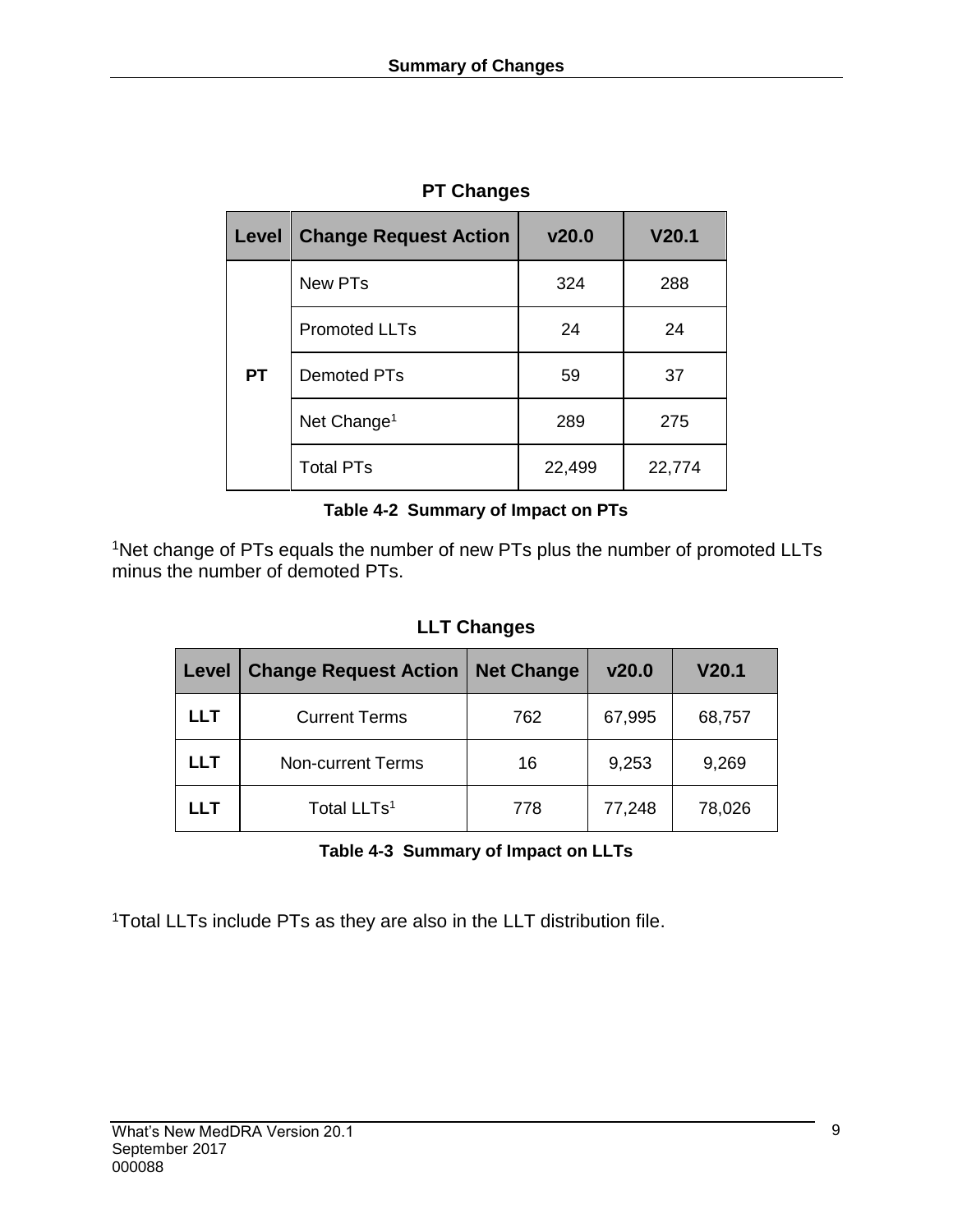| Level        | <b>Net Change</b> | v20.0          | V20.1          |
|--------------|-------------------|----------------|----------------|
|              | 1                 | 101            | 102            |
| $\mathbf{2}$ | ი                 | 82             | 82             |
| 3            | ი                 | 20             | 20             |
| 4            |                   | 16             | 16             |
| 5            |                   | $\overline{2}$ | $\overline{2}$ |

## **New SMQs**

| Table 4-4 Summary of Impact on SMQs |  |  |  |
|-------------------------------------|--|--|--|
|                                     |  |  |  |

#### <span id="page-12-1"></span><span id="page-12-0"></span>**4.2 SUMMARY OF IMPACT ON RECORDS IN MedDRA FILES**

The table below summarizes the impact on MedDRA in Version 20.1. The table is intended only as a reference.

|                 | Added    | $\mathbf 0$    |
|-----------------|----------|----------------|
| INTL_ORD.ASC    | Removed  | $\mathbf 0$    |
|                 | Modified | $\mathbf 0$    |
|                 | Added    | $\overline{0}$ |
| SOC.ASC         | Removed  | $\overline{0}$ |
|                 | Modified | $\overline{0}$ |
|                 | Added    | $\mathbf 0$    |
| SOC_HLGT.ASC    | Removed  | $\mathbf 0$    |
|                 | Modified | $\overline{0}$ |
|                 | Added    | $\overline{0}$ |
| <b>HLGT.ASC</b> | Removed  | $\overline{0}$ |
|                 | Modified | $\overline{0}$ |
|                 | Added    | $\mathbf 0$    |
| HLGT_HLT.ASC    | Removed  | $\mathbf 0$    |
|                 | Modified | $\mathbf 0$    |
|                 | Added    | $\overline{0}$ |
| <b>HLT.ASC</b>  | Removed  | $\mathbf 0$    |
|                 | Modified | $\overline{0}$ |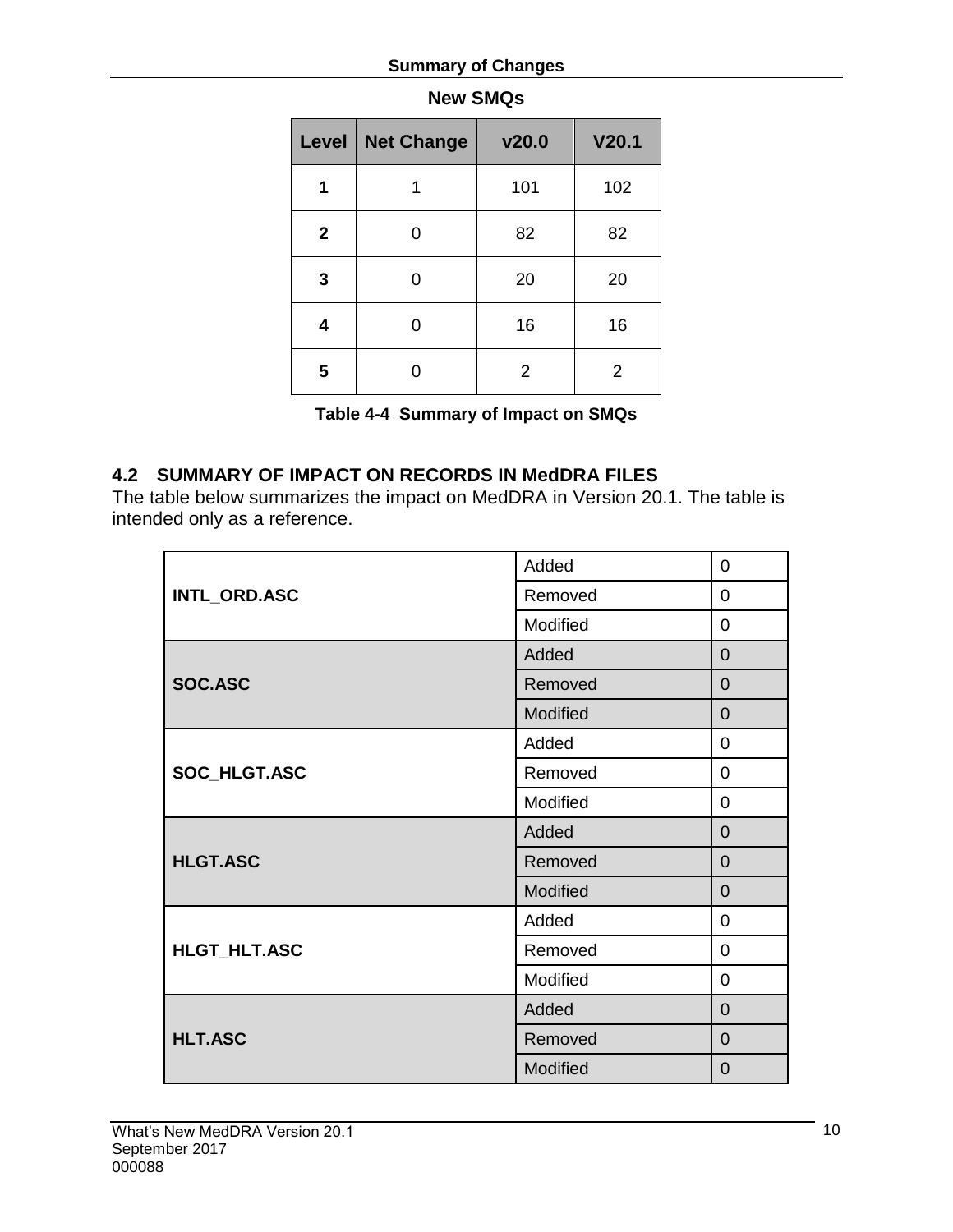|                           | Added              | 504            |
|---------------------------|--------------------|----------------|
| HLT_PT.ASC                | Removed            | 63             |
|                           | Modified           | 0              |
|                           | Added              | 552            |
| <b>MDHIER.ASC</b>         | Removed            | 83             |
|                           | Modified           | $\overline{0}$ |
|                           | Added              | 312            |
| PT.ASC                    | Removed            | 37             |
|                           | Modified           | 9              |
|                           | Added              | 778            |
| <b>LLT.ASC</b>            | Removed            | $\overline{0}$ |
|                           | Modified           | 434            |
|                           | Added <sup>1</sup> | 1              |
| SMQ_LIST.ASC <sup>1</sup> | Removed            | $\overline{0}$ |
|                           | Modified           | 221            |
|                           | Added              | 1,823          |
| SMQ_CONTENT.ASC           | Removed            | $\overline{0}$ |
|                           | Modified           | 158            |

**Table 4-5 Summary of Impact on Records in MedDRA Files**

<span id="page-13-1"></span><sup>1</sup> The number of SMQs added includes both top level (Level 1) and sub-search SMQs.

# <span id="page-13-0"></span>**4.3 MedDRA TERM COUNTS**

The table below shows term counts by SOC for HLGTs, HLTs, primary and secondary PTs and LLTs, and primary PTs and LLTs.

| <b>SOC</b>                                        | LLTs*<br>$(Primary)^1$ | <b>PTs</b><br>(Primary) <sup>1</sup> | LLTs*<br>(Primary and<br>Secondary $)^2$ | <b>PTs</b><br>(Primary and<br>Secondary $)^2$ | HLTS <sup>3</sup> | HLGTs <sup>3</sup> |
|---------------------------------------------------|------------------------|--------------------------------------|------------------------------------------|-----------------------------------------------|-------------------|--------------------|
| <b>Blood and</b><br>lymphatic system<br>disorders | 1,152                  | 293                                  | 4,255                                    | 1,011                                         | 88                | 17                 |
| Cardiac disorders                                 | 1,445                  | 339                                  | 2,369                                    | 610                                           | 36                | 10                 |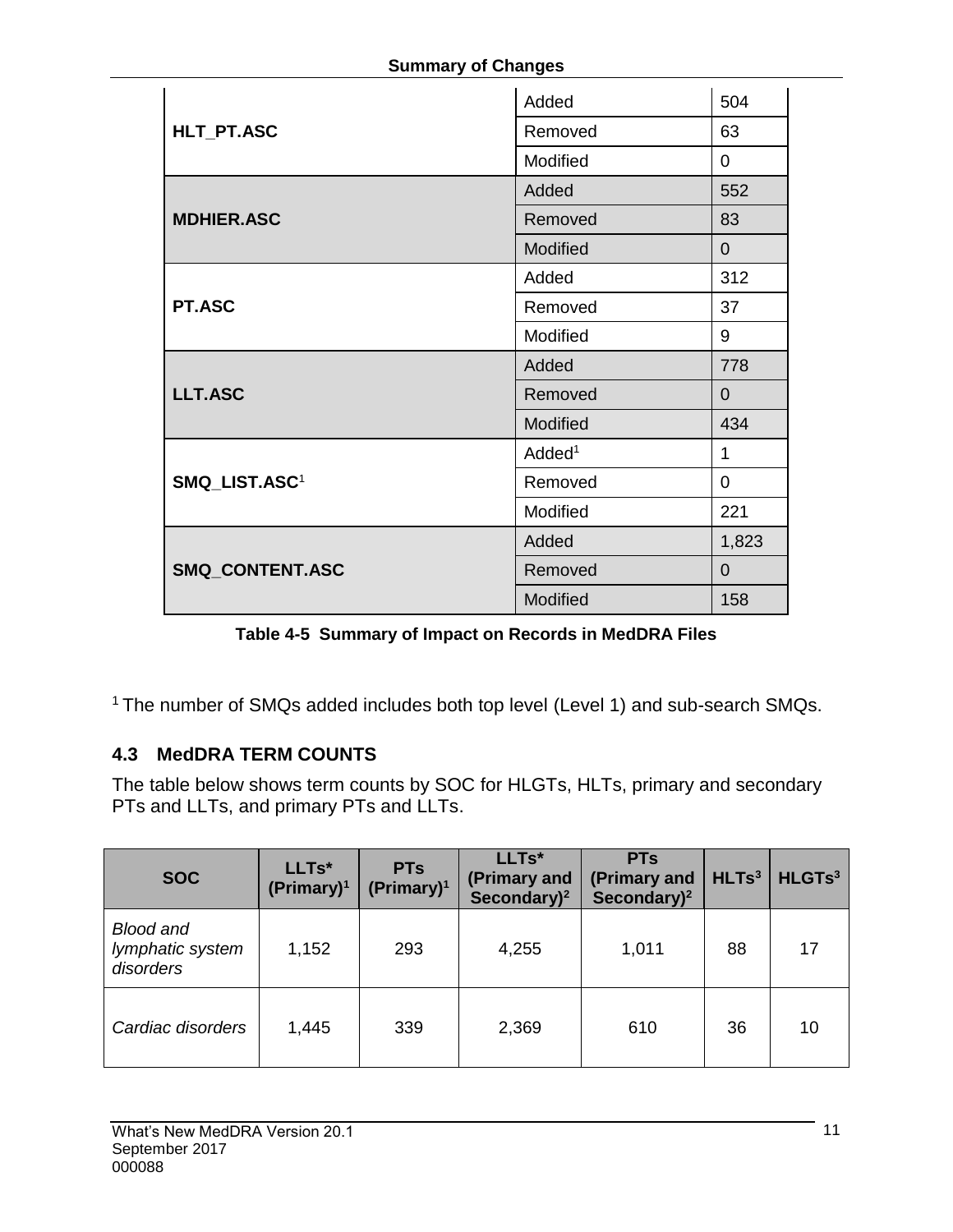| <b>SOC</b>                                                    | LLTs*<br>(Primary) <sup>1</sup> | <b>PTs</b><br>(Primary) <sup>1</sup> | LLTs*<br>(Primary and<br>Secondary) <sup>2</sup> | <b>PTs</b><br>(Primary and<br>Secondary $)^2$ | HLTs <sup>3</sup> | HLGTs <sup>3</sup> |
|---------------------------------------------------------------|---------------------------------|--------------------------------------|--------------------------------------------------|-----------------------------------------------|-------------------|--------------------|
| Congenital,<br>familial and<br>genetic disorders              | 3,512                           | 1,338                                | 3,512                                            | 1,338                                         | 98                | 19                 |
| Ear and labyrinth<br>disorders                                | 431                             | 88                                   | 813                                              | 206                                           | 17                | 6                  |
| Endocrine<br>disorders                                        | 677                             | 191                                  | 1,779                                            | 533                                           | 38                | 9                  |
| Eye disorders                                                 | 2,452                           | 600                                  | 3,735                                            | 1,011                                         | 64                | 13                 |
| Gastrointestinal<br>disorders                                 | 3,841                           | 859                                  | 7,558                                            | 1,717                                         | 108               | 21                 |
| General disorders<br>and<br>administration site<br>conditions | 2,443                           | 989                                  | 3,259                                            | 1,284                                         | 36                | $\overline{7}$     |
| Hepatobiliary<br>disorders                                    | 655                             | 195                                  | 1,470                                            | 429                                           | 19                | 4                  |
| Immune system<br>disorders                                    | 465                             | 142                                  | 2,601                                            | 697                                           | 26                | 4                  |
| Infections and<br>infestations                                | 7,113                           | 1,916                                | 7,461                                            | 2,008                                         | 149               | 12                 |
| Injury, poisoning<br>and procedural<br>complications          | 6,598                           | 1,158                                | 9,170                                            | 2,305                                         | 78                | $\boldsymbol{9}$   |
| Investigations                                                | 13,611                          | 5,578                                | 13,611                                           | 5,578                                         | 106               | 23                 |
| Metabolism and<br>nutrition disorders                         | 956                             | 282                                  | 2,651                                            | 757                                           | 63                | 14                 |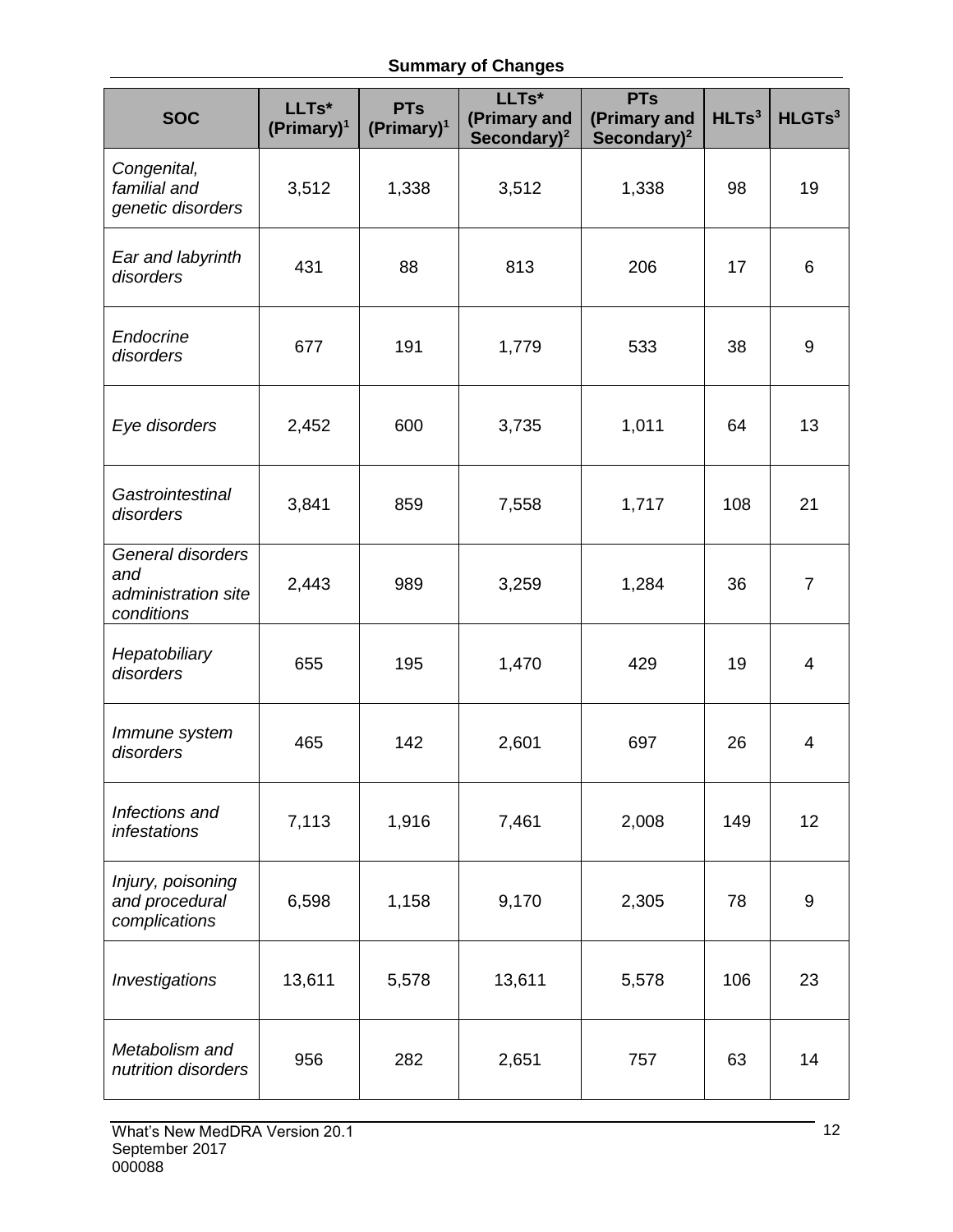| <b>SOC</b>                                                                      | LLTs*<br>(Primary) <sup>1</sup> | <b>PTs</b><br>(Primary) <sup>1</sup> | LLTs*<br>(Primary and<br>Secondary) <sup>2</sup> | <b>PTs</b><br>(Primary and<br>Secondary $)^2$ | HLTS <sup>3</sup> | HLGTs <sup>3</sup> |
|---------------------------------------------------------------------------------|---------------------------------|--------------------------------------|--------------------------------------------------|-----------------------------------------------|-------------------|--------------------|
| Musculoskeletal<br>and connective<br>tissue disorders                           | 2,539                           | 450                                  | 6,498                                            | 1,264                                         | 59                | 11                 |
| Neoplasms<br>benign, malignant<br>and unspecified<br>(incl cysts and<br>polyps) | 8,545                           | 1,955                                | 9,262                                            | 2,257                                         | 202               | 39                 |
| Nervous system<br>disorders                                                     | 3,553                           | 945                                  | 7,146                                            | 1,917                                         | 107               | 20                 |
| Pregnancy,<br>puerperium and<br>perinatal<br>conditions                         | 1,635                           | 223                                  | 2,873                                            | 584                                           | 48                | 8                  |
| Product issues                                                                  | 626                             | 152                                  | 633                                              | 156                                           | 21                | $\overline{2}$     |
| Psychiatric<br>disorders                                                        | 2,348                           | 518                                  | 3,191                                            | 757                                           | 76                | 23                 |
| Renal and urinary<br>disorders                                                  | 1,220                           | 352                                  | 2,600                                            | 734                                           | 32                | 8                  |
| Reproductive<br>system and<br>breast disorders                                  | 1,725                           | 477                                  | 4,177                                            | 1,160                                         | 52                | 16                 |
| Respiratory,<br>thoracic and<br>mediastinal<br>disorders                        | 1,717                           | 528                                  | 4,200                                            | 1,133                                         | 49                | 12                 |
| Skin and<br>subcutaneous<br>tissue disorders                                    | 2,080                           | 493                                  | 4,738                                            | 1,356                                         | 56                | 10                 |
| Social<br>circumstances                                                         | 641                             | 274                                  | 641                                              | 274                                           | 20                | $\overline{7}$     |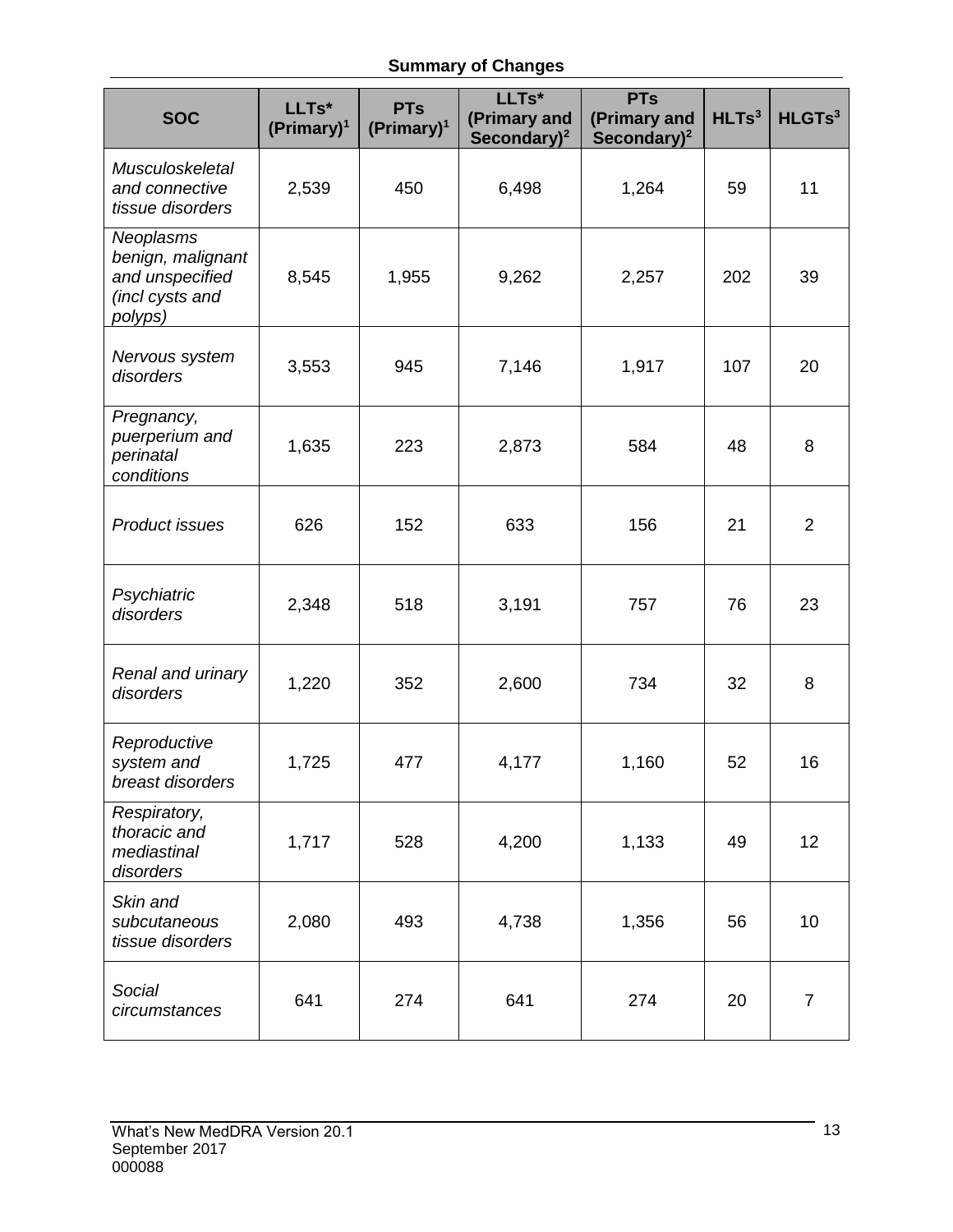| <b>SOC</b>                            | LLTs*<br>(Primary) <sup>1</sup> | <b>PTs</b><br>(Primary) <sup>1</sup> | LLTs*<br>(Primary and<br>Secondary $)^2$ | <b>PTs</b><br>(Primary and<br>Secondary) <sup>2</sup> | HLTS <sup>3</sup> | HLGTs <sup>3</sup> |
|---------------------------------------|---------------------------------|--------------------------------------|------------------------------------------|-------------------------------------------------------|-------------------|--------------------|
| Surgical and<br>medical<br>procedures | 4,713                           | 2,130                                | 4,713                                    | 2,130                                                 | 141               | 19                 |
| Vascular<br>disorders                 | 1,333                           | 309                                  | 6,694                                    | 1,624                                                 | 68                | 11                 |
| <b>Total</b>                          | 78,026                          | 22,774                               |                                          |                                                       |                   |                    |

#### **Table 4-6 MedDRA Term Counts**

<span id="page-16-1"></span><sup>1</sup>Primary count only includes the number of terms that are primarily linked to the designated SOC at either the LLT level or the PT level. The sums of primary LLTs and PTs match those in Tables 4-2 and 4-3.

<sup>2</sup>Total count includes the number of terms that are both primarily and secondarily linked to the designated SOC at either the LLT level or the PT level. Therefore, the sums of total LLTs and PTs are greater than those in Tables 4-2 and 4-3.

3The HLT and HLGT counts are not necessarily unique values given MedDRA's multiaxiality (see Section 2.2 of the Introductory Guide for a discussion of multi-axiality). There are some HLTs that are counted in more than one SOC. For example, HLT *Connective tissue disorders congenital* and HLGT *Musculoskeletal and connective tissue disorders congenital* are counted in both SOC *Congenital, familial and genetic disorders* and SOC *Musculoskeletal and connective tissue disorders*. The sums of HLTs and HLGTs are greater than those found in Table 4-1.

# <span id="page-16-0"></span>**4.4 MODIFIED PT AND LLT NAMES**

As part of ongoing MedDRA maintenance activities, existing PTs and LLTs can be modified (renamed) to correct for misspelling, double spacing, capitalization, or other errors that meet the renaming criteria in MedDRA. This rename provision retains the original MedDRA code of the term and preserves its original meaning.

The table below lists two terms modified in English MedDRA Version 20.1.

<span id="page-16-2"></span>

| Code     | Level | Term Name in v20.0        | Term Name in y20.1         |
|----------|-------|---------------------------|----------------------------|
| 10059971 | ∣∣⊤   | Bordet-Wasserman reaction | Bordet-Wassermann reaction |
| 10052456 | LLT   | Parovarian cyst           | Paraovarian cyst           |

#### **Table 4-7 Modified PT/LLT Names**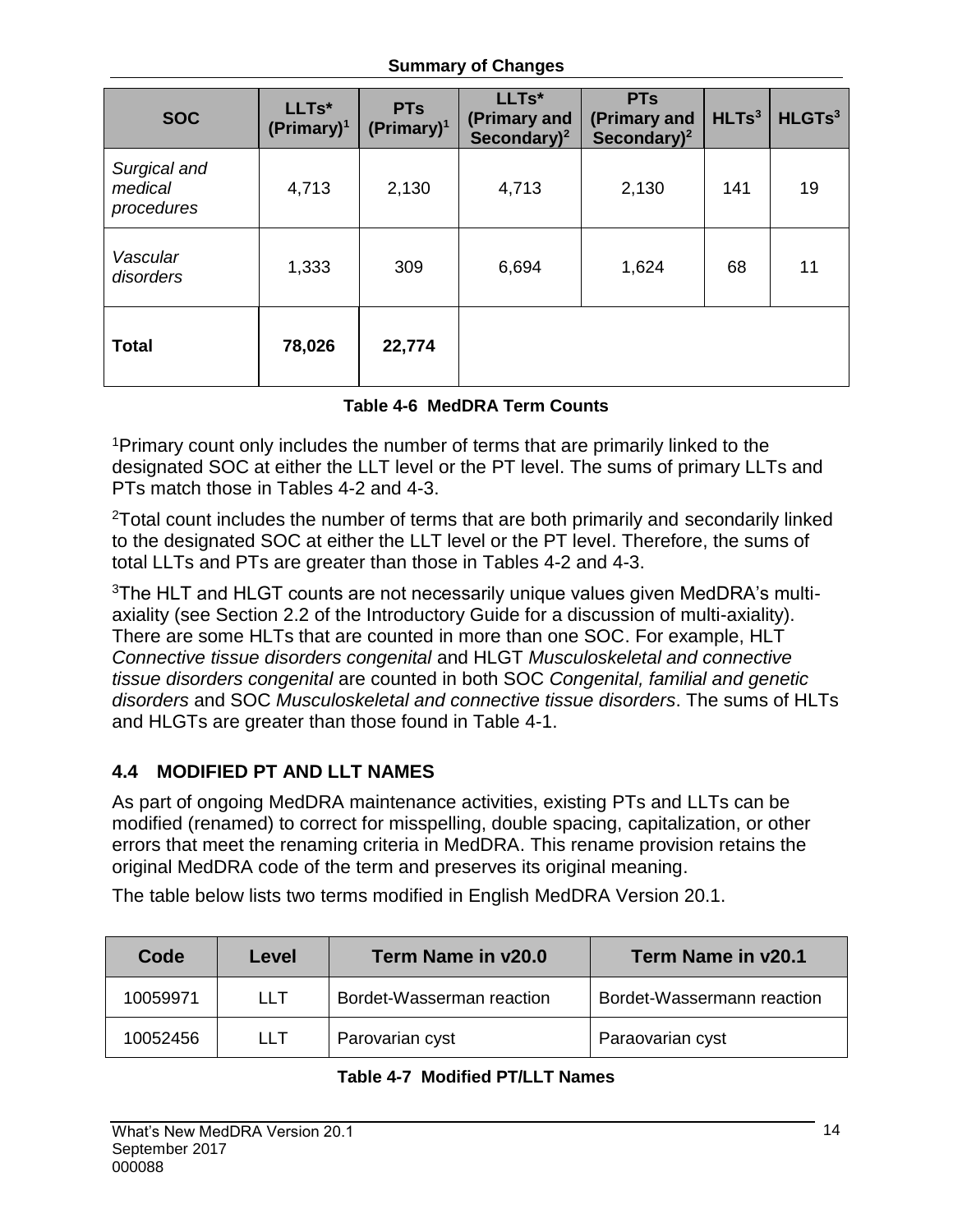# <span id="page-17-0"></span>**4.5 LLT CURRENCY STATUS CHANGES**

The following table reflects the 16 terms at the LLT level in MedDRA Version 20.1 that have a change in their currency status along with the rationale for the change.

| <b>Lowest Level Term</b>                        | <b>Currency</b><br><b>Status</b><br><b>Changed to</b> | <b>Rationale</b>                                                                                                                                                                                                                                                                                                                                                                                                                                                                                                                          |  |
|-------------------------------------------------|-------------------------------------------------------|-------------------------------------------------------------------------------------------------------------------------------------------------------------------------------------------------------------------------------------------------------------------------------------------------------------------------------------------------------------------------------------------------------------------------------------------------------------------------------------------------------------------------------------------|--|
| Communication issue                             | Non-current                                           | LLT Communication issue was changed to a status of<br>non-current to avoid potential confusion with PT Product<br>communication issue and other general communication<br>disorder concepts. Note LLT Communication issue was<br>a PT that was demoted to an LLT under PT Product<br>communication issue for MedDRA Version 20.1.                                                                                                                                                                                                          |  |
| Delayed adverse<br>reactions to gadolinium      | Non-current                                           | LLT Delayed adverse reactions to gadolinium was<br>changed to a non-current status because the term is<br>ambiguous. It could refer to a hypersensitivity type IV<br>reaction or to the retention of gadolinium and its long<br>term effects.                                                                                                                                                                                                                                                                                             |  |
| Dementia due to<br>Creutzfeld-Jakob disease     | Non-current                                           | Dementia due to Creutzfeld-Jakob disease represents a<br>"due to" concept which was inherited from other<br>terminologies. The term does not conform with the<br>general convention for the inclusion of combination terms<br>in MedDRA and was changed to a status of non-current.<br>A combination term is a single medical concept combined<br>with additional medical wording that provides important<br>information on pathophysiology or etiology, and is an<br>internationally recognized, distinct and robust medical<br>concept. |  |
| Dementia due to<br>Creutzfeldt-Jacob<br>disease | Non-current                                           | Dementia due to Creutzfeldt-Jacob disease represents a<br>"due to" concept which was inherited from other<br>terminologies The term does not conform with the<br>general convention for the inclusion of combination terms<br>in MedDRA and was changed to a status of non-current.<br>A combination term is a single medical concept combined<br>with additional medical wording that provides important<br>information on pathophysiology or etiology, and is an<br>internationally recognized, distinct and robust medical<br>concept. |  |
| Dementia due to head<br>trauma                  | Non-current                                           | Dementia due to head trauma represents a "due to"<br>concept which was inherited from other terminologies.<br>The term does not conform with the general convention<br>for the inclusion of combination terms in MedDRA and<br>was changed to a status of non-current. A combination<br>term is a single medical concept combined with additional<br>medical wording that provides important information on<br>pathophysiology or etiology, and is an internationally<br>recognized, distinct and robust medical concept.                 |  |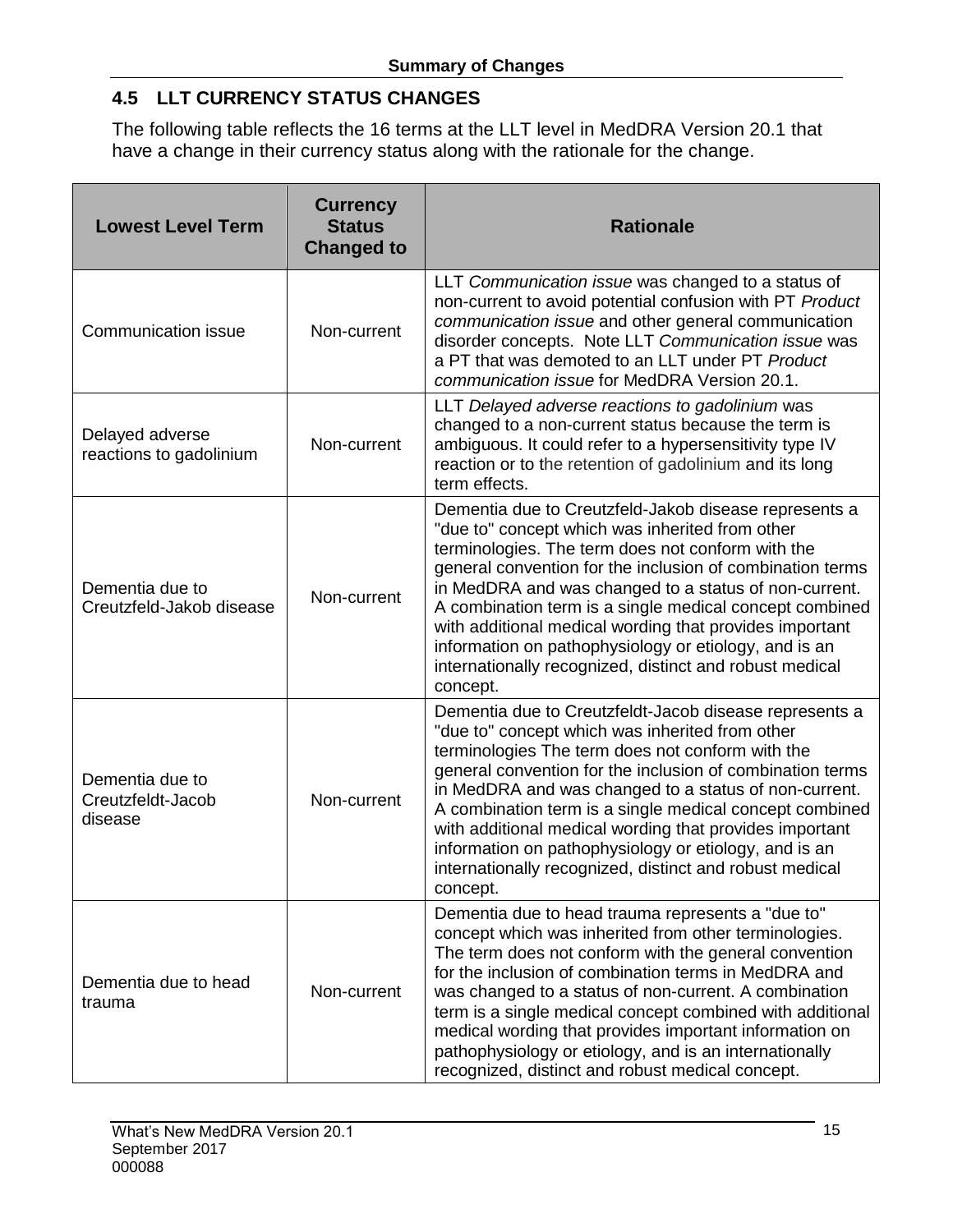| <b>Lowest Level Term</b>                                                    | <b>Currency</b><br><b>Status</b><br><b>Changed to</b> | <b>Rationale</b>                                                                                                                                                                                                                                                                                                                                                                                                                                                                                                                   |
|-----------------------------------------------------------------------------|-------------------------------------------------------|------------------------------------------------------------------------------------------------------------------------------------------------------------------------------------------------------------------------------------------------------------------------------------------------------------------------------------------------------------------------------------------------------------------------------------------------------------------------------------------------------------------------------------|
| Dementia due to<br>Huntington's disease                                     | Non-current                                           | Dementia due to Huntington's disease represents a "due<br>to" concept which was inherited from other terminologies.<br>The term does not conform with the general convention<br>for the inclusion of combination terms in MedDRA and<br>was changed to a status of non-current. A combination<br>term is a single medical concept combined with additional<br>medical wording that provides important information on<br>pathophysiology or etiology, and is an internationally<br>recognized, distinct and robust medical concept. |
| Enteritis due to calcivirus                                                 | Non-current                                           | LLT Enteritis due to calcivirus was misspelled. The<br>correctly spelled LLT Enteritis due to calicivirus is an<br>existing term.                                                                                                                                                                                                                                                                                                                                                                                                  |
| Fracture of upper end or<br>unspecified of tibia and<br>fibula, open        | Non-current                                           | LLT Fracture of upper end or unspecified of tibia and<br>fibula, open represents a combination of two separate<br>existing PTs - PT Tibia fracture and PT Fibula fracture.                                                                                                                                                                                                                                                                                                                                                         |
| Fracture of upper end or<br>unspecified part of tibia<br>and fibula, closed | Non-current                                           | LLT Fracture of upper end or unspecified part of tibia and<br>fibula, closed represents a combination of two separate<br>existing PTs - PT Tibia fracture and PT Fibula fracture.                                                                                                                                                                                                                                                                                                                                                  |
| Gastroenteritis calciviral                                                  | Non-current                                           | LLT Gastroenteritis calciviral is misspelled. The correctly<br>spelled LLT Gastroenteritis caliciviral is an existing term.                                                                                                                                                                                                                                                                                                                                                                                                        |
| Hair colour graying                                                         | Non-current                                           | LLT Hair colour graying was changed to a status of non-<br>current because it is a mixture of British English and<br>American English. Note that both LLT Hair color graying<br>and LLT Hair colour greying are available as of MedDRA<br>Version 20.1.                                                                                                                                                                                                                                                                            |
| Lymphocyte abnormal                                                         | Non-current                                           | Lymphocyte abnormal can refer to either count,<br>percentage or morphology and therefore is ambiguous in<br>meaning.                                                                                                                                                                                                                                                                                                                                                                                                               |
| Misleading product<br>information                                           | Non-current                                           | The word "information" is too broad in meaning as an LLT<br>under PT Product advertising issue for which LLT<br>Misleading product information was added. The term<br>was changed to a status of non-current because<br>"misleading product information" may also refer to<br>instructions, labeling information or other specifications<br>about the product, in addition to advertising information.                                                                                                                             |
| Non-NSF delayed<br>adverse events to<br>gadolinium                          | Non-current                                           | LLT Non-NSF delayed adverse events to gadolinium was<br>changed to a status of non-current because the preferred<br>wording is "reaction" rather than "event" in the context of<br>this sub-concept LLT. The correct wording of this concept<br>"Non-NSF delayed adverse reaction to gadolinium" was<br>added as sub-concept LLT to PT Gadolinium deposition<br>disease.                                                                                                                                                           |